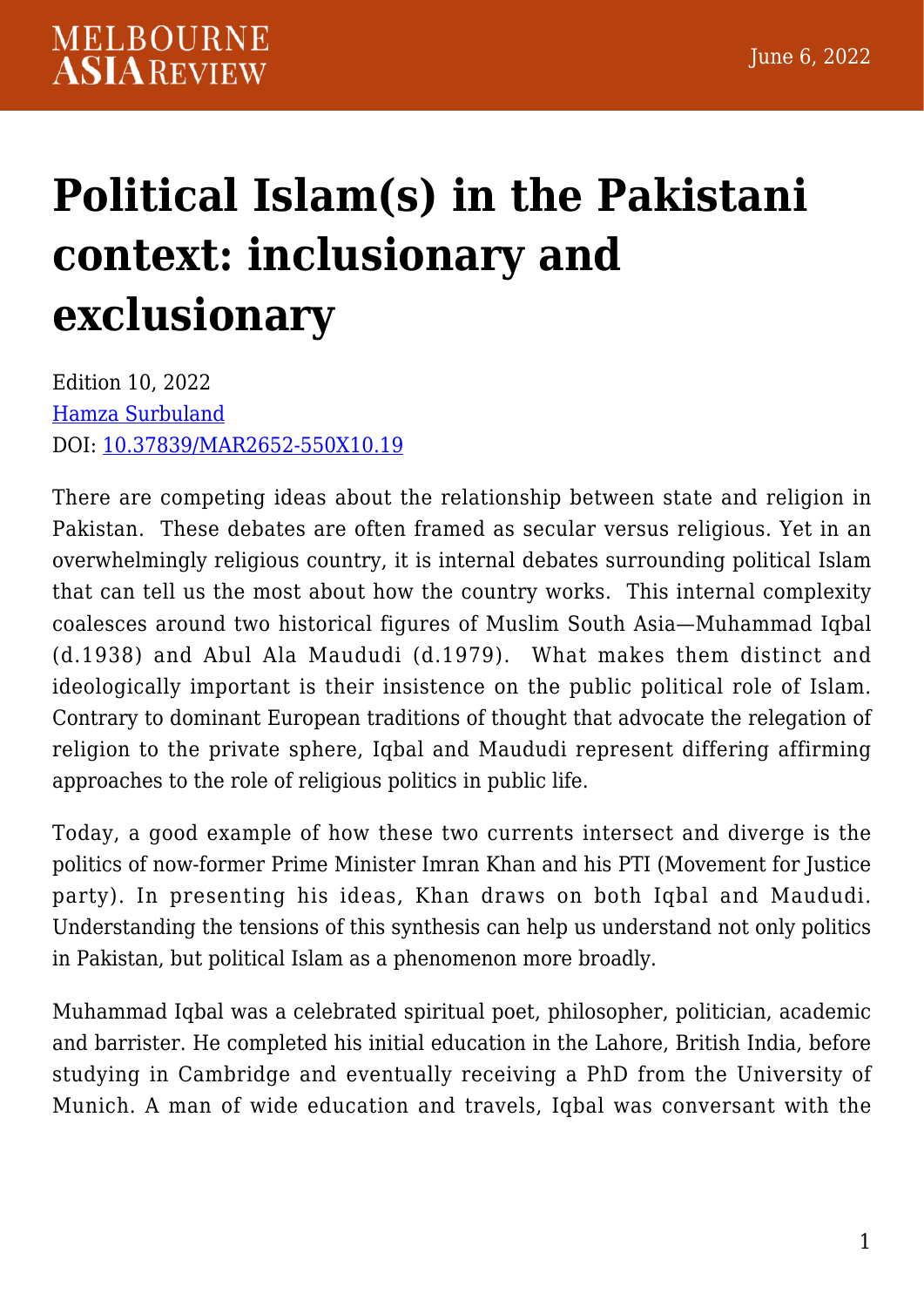intricacies of Islamic as well as European intellectual and philosophical thinking. His contentions are infused with a very strong sense of religiosity and spirituality, and he articulated his own comprehensive system of thought.

Iqbal sought a creative synthesis of the best of what he saw in Europe, with the essence of what he thought Islam had to offer. For Igbal, Islamic monotheism '...as a working idea was equality, solidarity and freedom … spiritual democracy is the ultimate aim of Islam'. Iqbal's political and ideological thought formed the genesis of the Pakistan Movement, the struggle to establish a nation-state for many Subcontinental Muslims. What eventually emerged, a Western-style parliamentary republic with an Islamic orientation, bears much of Iqbal's imprint. Some commentators see the political intentions of the founding father of Pakistan, Muhammad Ali Jinnah (d.Karachi, 1948), as secular, but a more holistic reading of Jinnah's frequent references to Islamic values would acknowledge the heavy debt to Iqbal.

Imran Khan, an Oxford graduate with a late-blooming interest in Islamic spirituality, comes out of this Iqbalian Islamic modernist tradition. Writing in the last chapter of his [autobiography,](http://sanipanhwar.com/Pakistan%20-%20A%20Personal%20History%20-%20Imran%20Khan.pdf) Khan says '[Iqbal's] ... writings constantly inspire me' and that 'Pakistan must turn to Iqbal's writings to reconstruct its intellectual and ethical foundation.'

The second figure of import is Abul Ala Maududi (d.1979). Maududi was a journalist, activist, scholar, political theorist and politician. Much like Iqbal, Maududi was interested in establishing the central role of Islamic beliefs in politics and society—developing the idea of, and writing on, the importance of establishing a 'theo-democracy'. In the words of [Professor Humeira Iqtidar](https://www.cambridge.org/core/journals/review-of-politics/article/theorizing-popular-sovereignty-in-the-colony-abul-ala-maududis-theodemocracy/995029A2BD379587AF448C4D66FE1C1E), this 'was a democracy to the extent that it supported limited popular will for rational decision making, but also produced epistemic humility by recognizing conceptually and practically that shariʿa, not unbounded human will, provided the overarching moral framework for this state.' Assailing worldviews such as communism and liberalism, Maududi had a far more combative attitude towards the West. Maududi eventually laid his claim to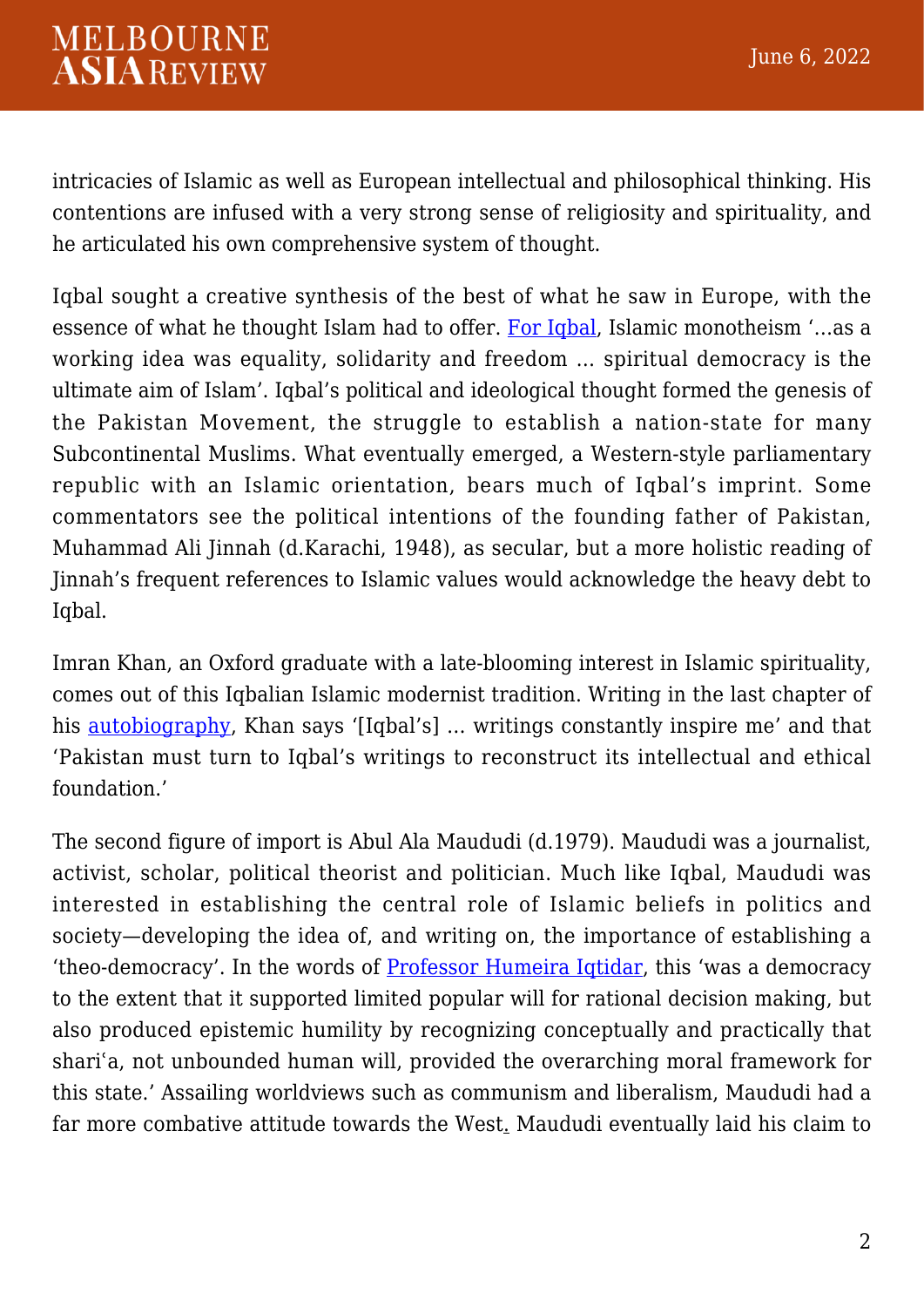history by founding the Jamaat-e-Islaami (JI), a political party dedicated to his cause that has exerted considerable influence on Pakistan's direction. Unlike Iqbal however, Maududi sought to articulate an Islamic politics that was exclusivist in nature. For example, Maududi and his JI gained great traction as part of a campaign to have the state declare a heterodox Muslim group, the Ahmadiyya, as non-Muslims. The success of this campaign and other developments played a role in pushing Pakistani society and politics in a more exclusivist direction.

Maududi's particular understanding of religion and state has, in so many ways, become the default mode of conceptualising Islamic politics. Much of this has to do with the Pakistani state's embrace of Maududi's ideas in the 1980s, partly as a way for then military dictator Zia-ul Haq (d.1988) to shore up needed legitimacy. In Pakistani society, terms like 'the Islamic system of life' and 'Islaami Riasat' [Islamic state] have left the exclusive ideological purview of the JI and entered the realm of common consciousness, employed and deployed by those interested in a more religiously orientated public sphere, and by those who aren't. A practical manifestation of Maududi's influence has been the trajectory of a constitutionallysanctioned body, the Council of Islamic Ideology (CIC). Set up in the 1960s, the body is charged with providing the government with legal advice and recommendations on the perceived compatibility of laws with Islamic teaching and rulings. The CIC has been a source of much controversy and has essentially become a vessel for whichever manifestation of political Islam is dominant in the country at a particular time. For example, the 1980s saw the CIC at the forefront of Maudian-influenced legalistic understandings of Islam, and subsequent alterations to law.

Khan's politics exists in a milieu where Maududi's ideas and framing has immense saturation. This is how we can appreciate that despite Khan's self-expressed ideological leaning towards Iqbal, critics often frame his politics in terms of a shallow religious populism. We can understand this in one way by seeing Khan's appropriation of Maududian messaging as a practical move in an arena where the latter's ideas have become so influential. This is perhaps one explanation for Khan's ambivalent dealings with far-right Islamist groups like the anti-blasphemy TLP party,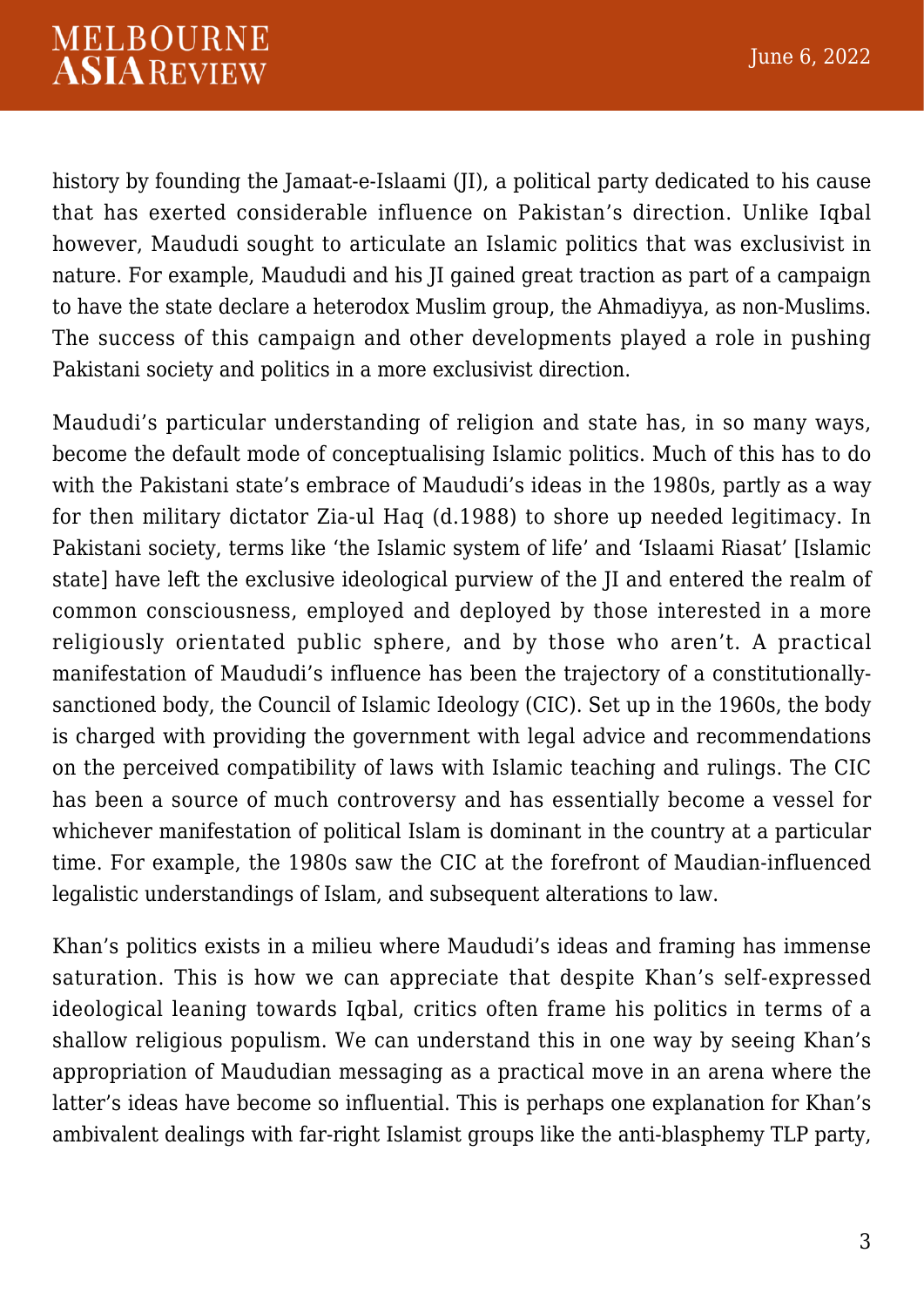which despite their confrontational political tactics, have tapped into a widespread public sentiment. Khan's government alternated between banning and engaging with the party, marginalising parts of the TLP agenda whilst simultaneously appropriating other portions of it. This manifested itself in one way with Khan's creation of a largely symbolic ideological institution, the Rehmatul lil Alameen Authority (meaning 'Mercy to the World's', which is a reference to a title of the Prophet Muhammad). This government body, tasked with the propagation of Islamic education and inspiring academic research on Islam, can be seen as an attempt to out-flank far-right conservatives in a struggle for religious legitimacy.

What we see in Iqbal and Maududi are two competing methodologies advocating for the importance of religion in public life. Their differences are most obvious in the way ideas are expressed. Iqbal's 'spiritual democracy' is an altogether different entity from Maududi's 'theo-democracy'. Iqbal presented a sort of Islamic humanism centred around values and ethics, with human creativity as a driving force. Iqbal's ideas about Islamic politics stressed the importance of freedom and dignity; for example [he writes](http://www.allamaiqbal.com/works/prose/english/reconstruction/06.htm) that, 'in an over-organised society the individual is altogether crushed out of existence … the state is only an effort to realise the spiritual'.

Maududi however stressed the realisation of a *Nizam-e-Zindagi* [system/scheme of life], filtered primarily via an extensive lexicon of discipline, command and submission—Islam as a *Nizam-e-A'taat o Bandagi*, a system of obedience and dependence. In terms of state, [Maududi envisions](https://www.muslim-library.com/dl/books/English_Islamic_Law_and_Constitution.pdf) one that is '…universal and allembracing. Its sphere of activity is coextensive with the whole of human life. It seeks to mould every aspect of life and activity in consonance with its moral norms and programme of social reform. In such a state no one can regard any field of his affairs as personal and private…'. Elsewhere, Maududi [quotes approvingly,](https://www.amazon.com/ISLAMS-POLITICAL-ORDER-DEVIATIONS-RESPONSE/dp/9694481678) 'if people deviate from guidance, they should be corrected by the sword (state power).'

The question of why Iqbal and Maududi differ in their approaches is a complex one. One reason is related to their differing intellectual responses to the pressures of modernity. In the political and epistemic sense, Iqbal saw the way ahead in a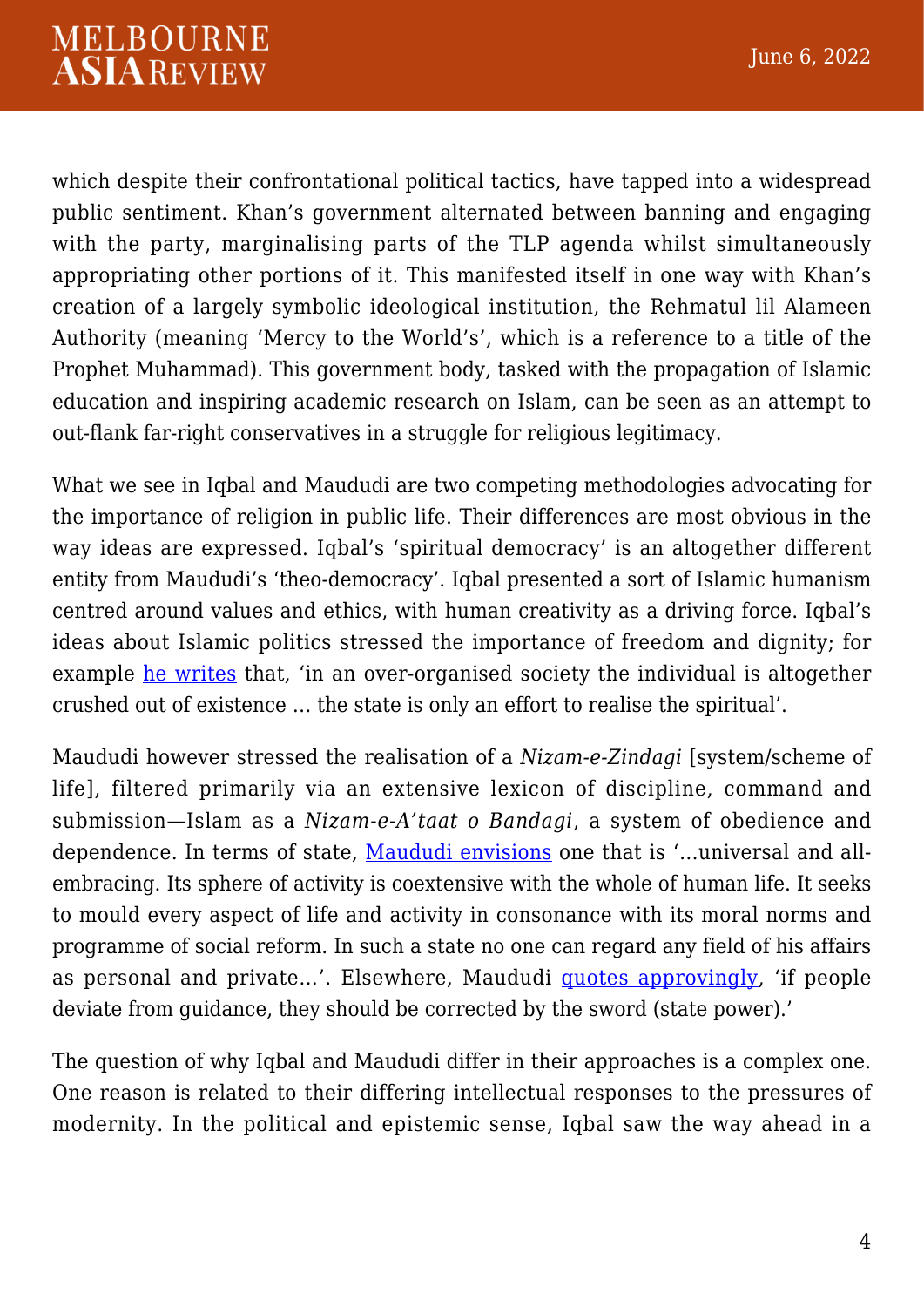## **MELBOURNE ASIAREVIEW**

creative synthesis, whereas Maududi constantly sought to erect a politics of authenticity based on a supposed replication of the past. In responding to the outrage of colonial rule, Iqbal stressed a positive, self-confident worldview, preaching values of creativity, self-esteem and confidence. Maududi wrote far more explicitly from a place of fear, loss and preservation. What is fascinating is that both figures, whilst sharing some key characteristics, responded quite differently to the same set of historical circumstances. Some may credit the acceptance/rejection of Western influence as a key reason for the difference, but it also bears paying attention to Iqbal's embrace of a worldview tied to Sufism. Sufism itself is a complex and multi-form phenomenon, but Iqbal's activist embrace and political reinterpretation of Sufi values is significant and original. For example, his idea of the relationship between humans and God, which has implications for the relationship between religion and state, was rooted in Sufi precepts of love, devotion and service. Maududi on the other hand, explicitly rejected his own Sufi heritage. The more individualistic, intimate, and egalitarian framing of lover and beloved, a staple of Sufi discourse, were unsuitable for Maududi's purposes. Theology inform politics. For Maududi, God is presented as a solely legislative, dominating entity with humans as a subordinated party. For Iqbal, God is represented as an empowerer, inviting humans to exercise their intellect, creativity and moral consciousness as His representatives on this earth, and in their journey upwards unto Him.

Khan stands somewhere in the middle of these two pillars of Islamic political thought. His tenure as Prime Minister was notable for his emphasis on Islamic ideas. A prime focus was his goal of creating a '*Riasat-e-Medina'* (State of Medina). This is a powerful piece of rhetoric which claims to emulate the social-political values of the Prophet Muhammad in the present day. Consequently, Khan's tenure can be characterised in one way as stressing ideas of justice, equity and anti-corruption, as well as a strong policy emphasis on social welfare schemes.

Whilst Khan's 'Riasat-e-Medina' is taken from Maududi's playbook, the Prime Minister's political rhetoric didn't include another key Islamist trope. In a [recent](https://tribune.com.pk/story/2339025/spirit-of-riyasat-i-madina-transforming-pakistan) [public editorial](https://tribune.com.pk/story/2339025/spirit-of-riyasat-i-madina-transforming-pakistan), Khan waxes lyrical on his ideological and policy platform, but